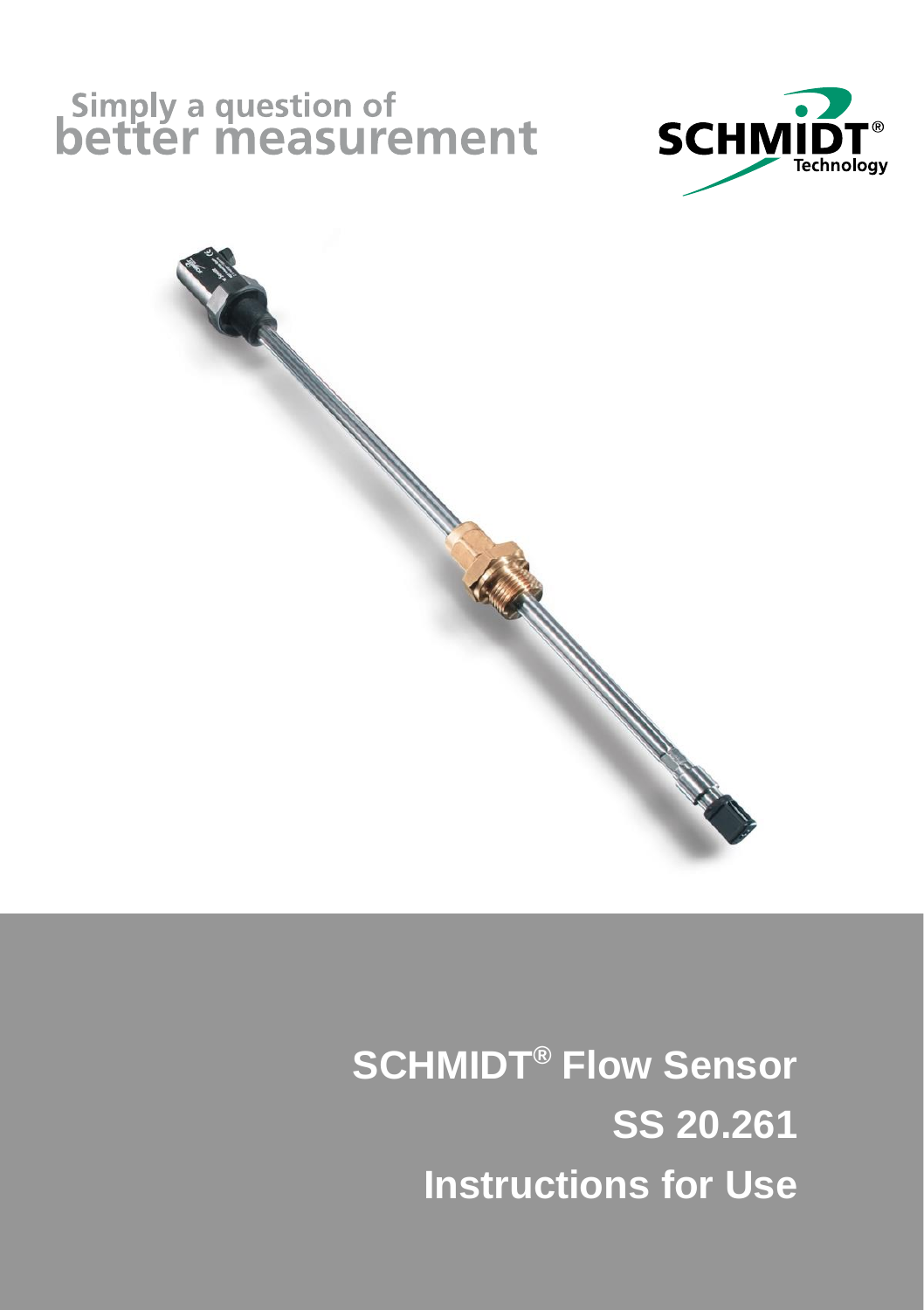# **SCHMIDT® Flow Sensor SS 20.261**

## **Table of Contents**

| $1 \quad$      |  |
|----------------|--|
| $\overline{2}$ |  |
| 3              |  |
| $\overline{4}$ |  |
| 5              |  |
| 6              |  |
| 7 <sup>7</sup> |  |
| 8              |  |
| 9              |  |
| 10             |  |

Imprint:

Copyright 2021 **SCHMIDT Technology GmbH** All rights reserved

Version: 527254.02F Subject to modifications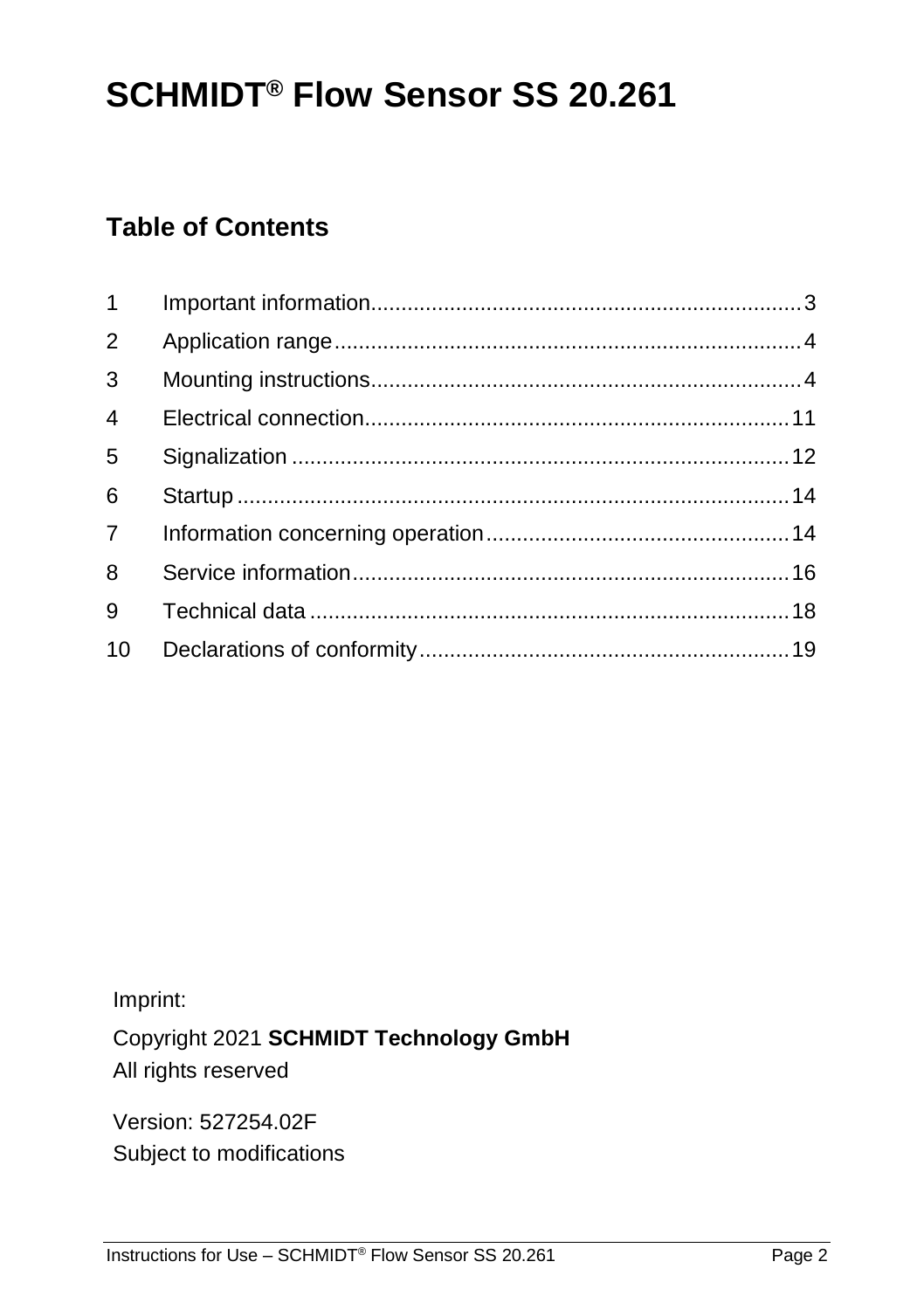## <span id="page-2-0"></span>**1 Important information**

The instructions for use contain all required information for a fast commissioning and a safe operation of the **SCHMIDT® Flow Sensor SS 20.261**:

- These instructions for use must be read completely and observed carefully, before putting the unit into operation.
- Any claims under the manufacturer's liability for damage resulting from non-observance or non-compliance with these instructions will become void.
- Tampering with the device in any way whatsoever with the exception of the designated use and the operations described in these instructions for use - will forfeit any warranty and exclude any liability.
- The unit is designed exclusively for the use described below (see *chapter [2](#page-3-0)*). In particular, it is not designed for direct or indirect protection of personal or machinery.
- **SCHMIDT Technology** cannot give any warranty as to its suitability for certain purpose and cannot be held liable for accidental or sequential damage in connection with the delivery, performance or use of this unit.

## **Symbols used in this manual**

The symbols used in this manual are explained in the following section.



**Danger warnings and safety instructions – read carefully!**  Non-observance of these instructions may lead to injury of personnel or malfunction of the device.

## **General note**

All dimensions are indicated in mm.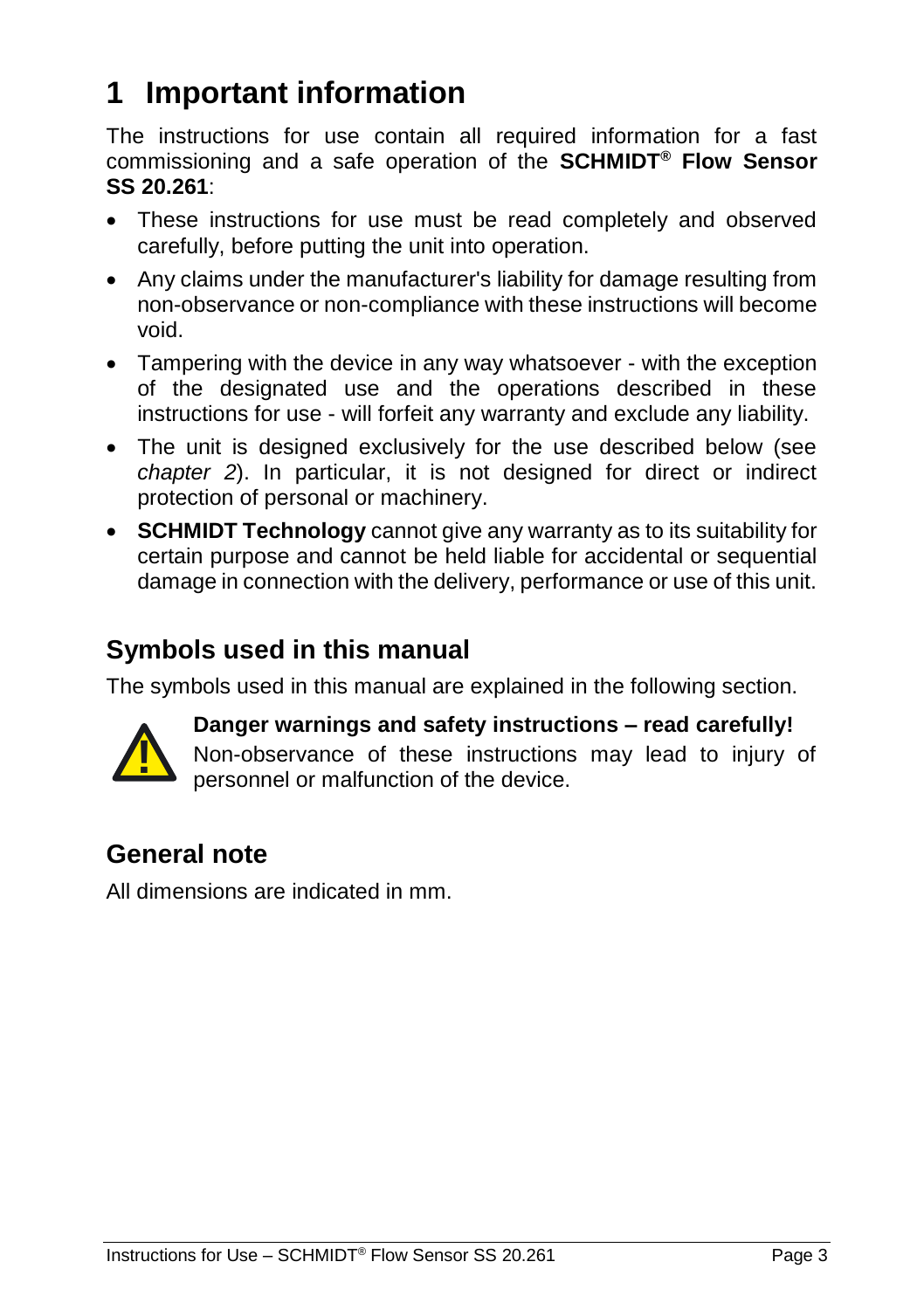## <span id="page-3-0"></span>**2 Application range**

The **SCHMIDT® Flow Sensor SS 20.261** (article number: 526 335) is designed for stationary measurement of the flow velocity as well as the temperature of pure<sup>1</sup> air and gases at working pressure of up to 10 bar.

The sensor is based on the measuring principle of a thermal anemometer and measures the mass flow of the measuring medium as flow velocity which is output in a linear way as standard velocity<sup>2</sup> w<sub>N</sub> (unit:  $m/s$ ), based on standard conditions of 1013.25 hPa and 20 °C. Thus, the resulting output signal is independent from the pressure and temperature of the medium to be measured. The sensor is designed for the use inside closed rooms and is not suitable for outdoor use.



When using the sensor outdoors, it must be protected against direct exposure to the weather.

# <span id="page-3-1"></span>**3 Mounting instructions**

## **General information on handling**

The sensor **SS 20.261** is a precision instrument with high measuring sensitivity. In spite of the robust construction of the sensor tip soiling of the inner sensor elements can lead to distortion of measurement results (see also *chapter [8](#page-15-0)*). During procedures that could yield soiling like transport, mounting or dismounting of the sensor it is recommended to place the enclosed **SCHMIDT Technology** protective cap on the sensor tip and remove it only during operation. When using the sensor outdoors, it must be<br>direct exposure to the weather.<br> **3 Mounting instructions**<br> **Ceneral information on handling**<br>
The sensor SS 20.261 is a precision instrument w<br>
transport, mounting or dismonuting



During processes with enhanced risks of soiling such as transport or mounting the protective cap should be placed onto the sensor tip.

## **Systems with overpressure**

The **SS 20.261** is designed for an working overpressure up to 10 bar. As long as the medium to be measured is operated with overpressure, make sure that:

There is no overpressure in the system during mounting.



1

Mounting and dismounting of the sensor in pipes can be carried out only as long as the system is **in depressurized state**.

<sup>1</sup> No chemically aggressive parts / abrasive particles. Check suitability in individual cases.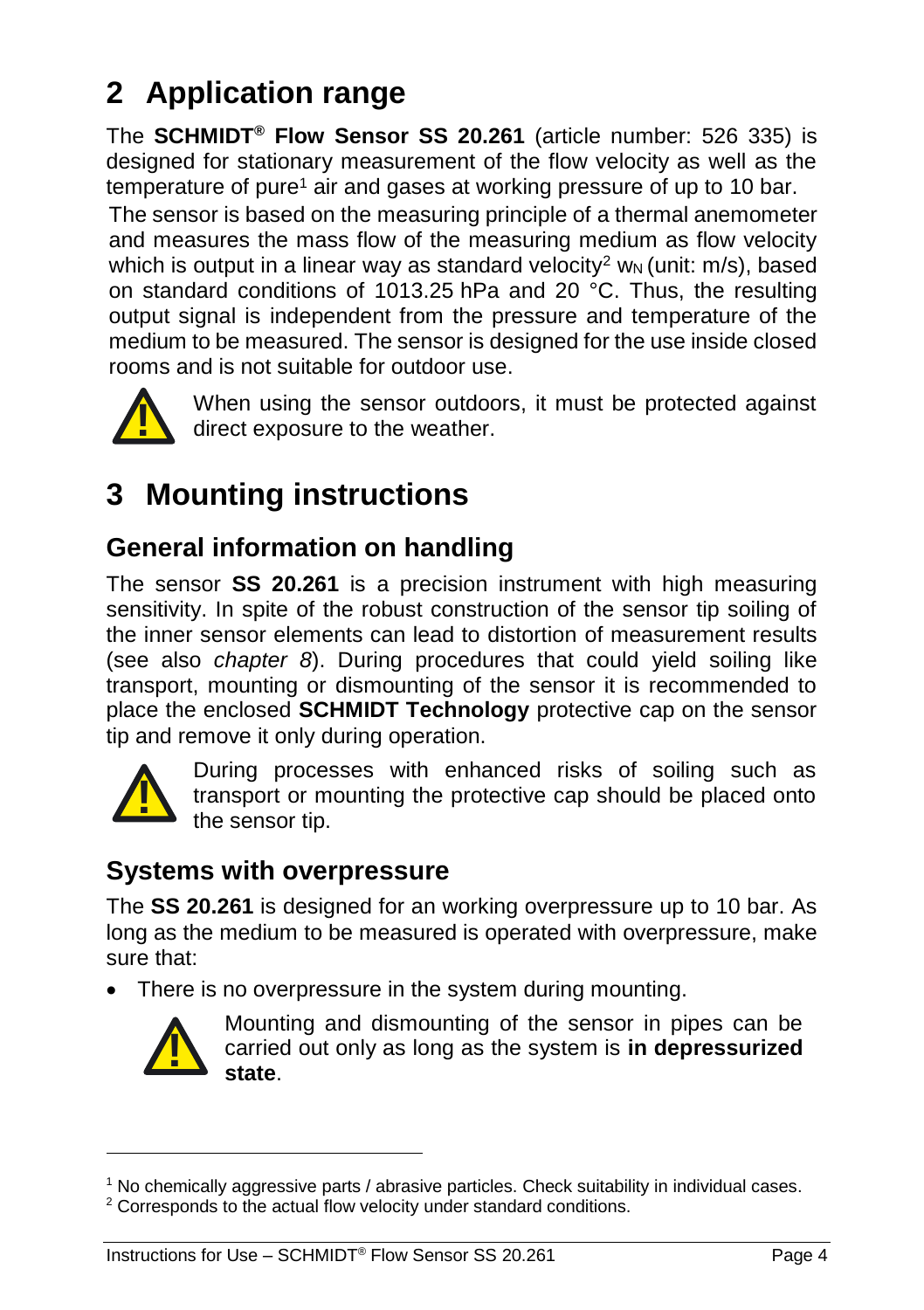Only appropriately pressure-tight mounting accessories are used.



Only use proper pressure-tight mounting accessories (e. g. Teflon tape).

 Appropriate safety precautions are taken to avoid unintended discarding of the sensor due to overpressure.



#### **Attention: Risk of injuring if compression fitting is loosened under pressure!**

If there are leaks in the sensor or its compressing fitting (CF) during operation, depressurize the system immediately and replace sensor.

## **General installation conditions**

The sensor should preferably be installed in horizontally positioned pipes. A downward flow with low flow speeds  $(< 1 \text{ m/s})^3$  can lead to increased deviations and must be avoided for this reason.



Avoid installation in a pipe or chamber with downward flow because the lower measuring range limit can rise significantly.

The sensor measures the flow speed correctly only in the direction given on the housing and sensor head (arrow). Make sure that the sensor is adjusted in flow direction; a tilting of up to  $\pm 3^{\circ}$  is allowed<sup>4</sup>.



The sensor measures unidirectional and must be adjusted correctly relative to the flow direction.

A sensor mounted in opposite direction of the flow direction leads to wrong measuring values (too high).



Due to system characteristics the lower measuring range limit of the sensor is 0.2 m/s.

The center of the chamber head is the actual measuring point of the flow measurement and must be placed in the flow as advantageous as possible, for example in the middle of a pipe (see [Figure 1\)](#page-5-0). Therefore this point is also used for specification of probe length L (see [Figure](#page-8-0) 3). Only use pro<br>
• Appropriate safety I<br>
discarding of the sens<br> **Attention: F**<br> **Exerce in Attention:**<br>
If there are leaks in the<br>
operation, depressurize to<br> **General installation**<br>
The sensor should prefer<br>
A downward fl



1

The sensor head must be located in the **center of the pipe** to obtain a correct measurement inside the pipe.

<sup>&</sup>lt;sup>3</sup> In case of vertical downdraft and maximum overpressure of 8 bar.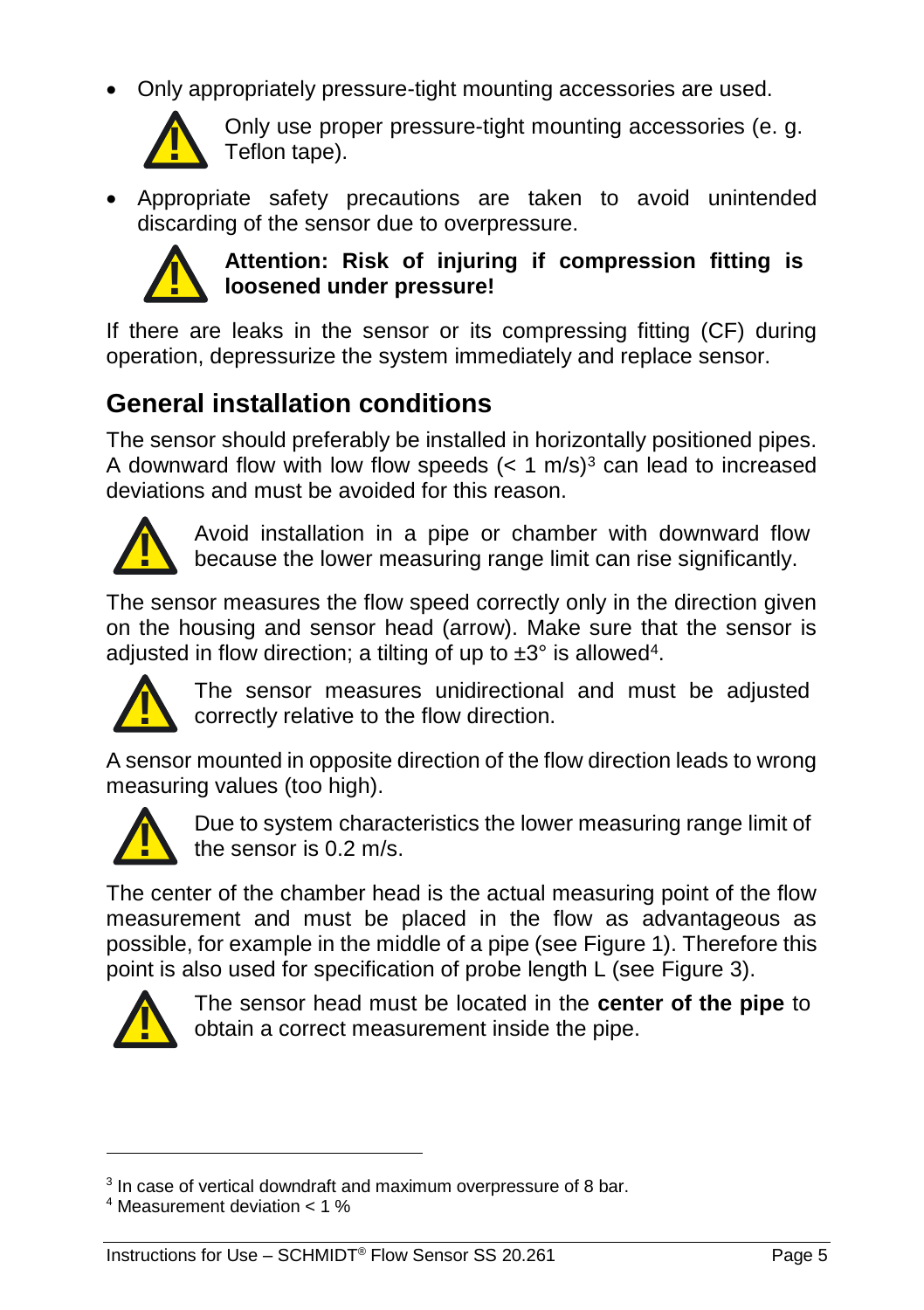

<span id="page-5-0"></span>**Figure 1 Positioning in a pipe**

#### **Installation with low disturbance**

Local turbulences of the medium can cause distortion of measurement results. Therefore, appropriate mounting conditions must be guaranteed to ensure that the gas flow is supplied to the sensor in a quiet state and low in turbulence in order to maintain the accuracy specified (see chapter *[9](#page-17-0) [Technical data](#page-17-0)*).



Correct measurements require quiet flow, as low-turbulence as possible.

An undisturbed flow profile can be achieved if a sufficiently long distance in front of (run-in distance) and behind (run-out distance) the sensor installation site (see [Figure 2\)](#page-5-1) is held absolutely straight and without disturbances (such as edges, seams, bends etc.). It is also necessary to pay attention to the design of the run-out distance because disturbances also generate turbulences **against** the flow direction.



- $L = L$ ength of entire measuring distance
- $L1 =$  Length of run-in distance
- $L2 =$  Length of run-out distance
- $D =$  Inner diameter of measuring distance

#### <span id="page-5-1"></span>**Figure 2**

The following [Table 1](#page-6-0) shows the required steadying stages depending on the pipe's inner diameter "D" various causes of disturbance.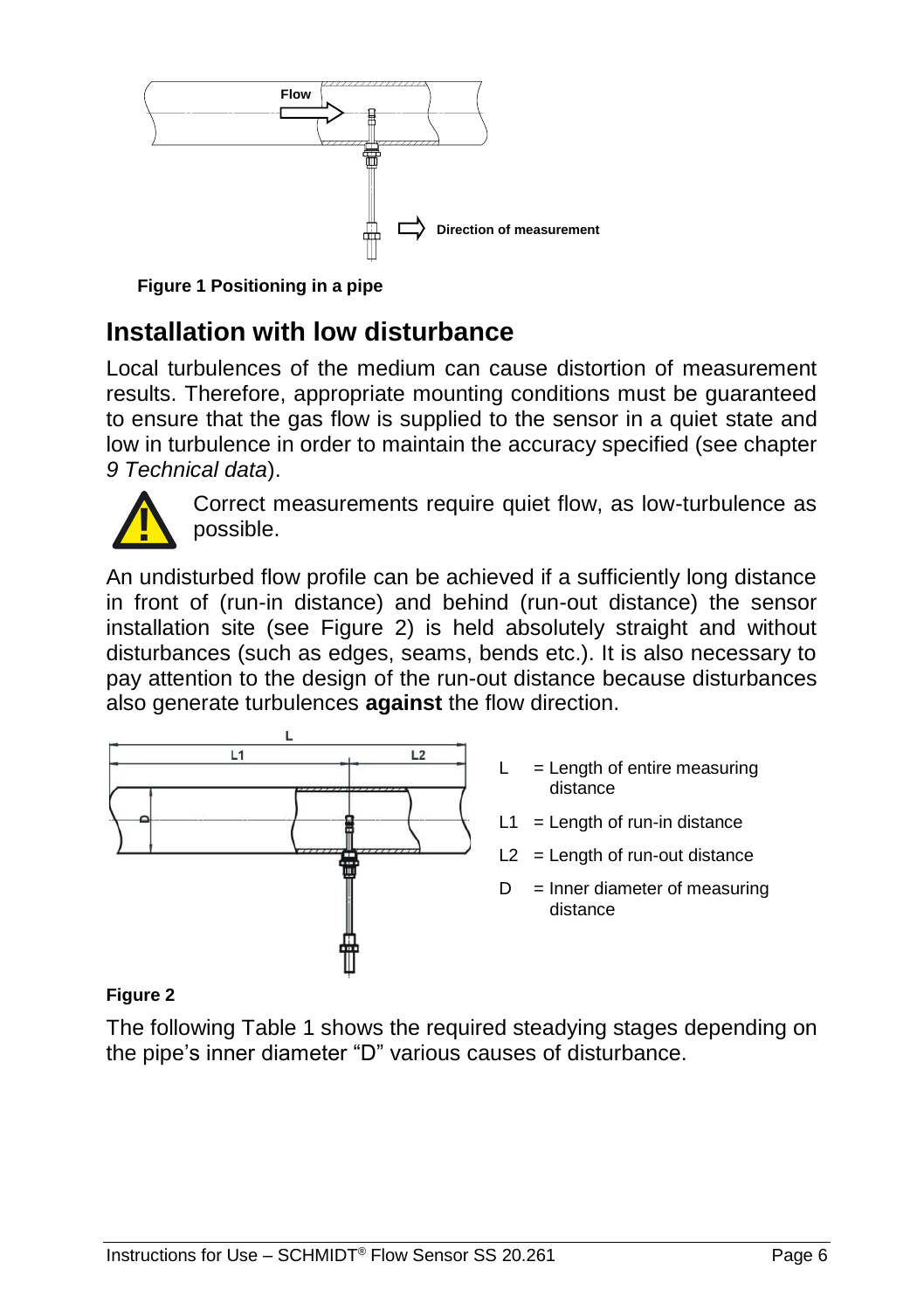| Flow obstacle upstream of measuring distance      | Minimum length of distance |                   |  |
|---------------------------------------------------|----------------------------|-------------------|--|
|                                                   | <b>Run-in L1</b>           | <b>Run-out L2</b> |  |
| Light bend $(< 90^\circ)$                         | $10 \times D$              | 5 x D             |  |
| Reduction / expansion / 90° bend or T-junction    | $15 \times D$              | 5xD               |  |
| Two 90° bends in one plane (2-dimensional)        | $20 \times D$              | 5xD               |  |
| Two 90° bends (3-dimensional change in direction) | $35 \times D$              | $5 \times D$      |  |
| Shut-off valve                                    | $45 \times D$              | 5 x D             |  |

#### <span id="page-6-0"></span>**Table 1**

1

This table lists the minimum values required in each case.

If the listed straight conduit lengths cannot be achieved, measurement accuracy may be impaired or additional measures must be applied<sup>5</sup>. The profile factors specified in [Table 2](#page-7-0) may become void by the use of flow rectifiers.

## **Calculation of volume flow**

If the cross section area of the pipe is known, the output signal of flow velocity  $w_N$  can be used to calculate the standard volumetric flow of the medium.

For this purpose, an average flow velocity  $\overline{w_{N}}$ , that is constant over the

pipe's cross-section, is calculated with the help of the profile factor PF<sup>6</sup> , which is dependent on the pipe's diameter D:

|                                                 |               | Inner diameter of pipe [m]                              |
|-------------------------------------------------|---------------|---------------------------------------------------------|
| $A = \frac{\pi}{4} \cdot D^2$                   | A             | Cross-section area of pipe $[m^2]$                      |
| $\overline{w}_N = PF \cdot w_N$                 | $W_{\rm M}$   | Flow velocity in the middle of the pipe [m/s]           |
| $\dot{V}_N = \overline{W}_N \cdot A \cdot 3600$ | $W_{\lambda}$ | Average flow velocity in the pipe [m/s]                 |
|                                                 | PF            | Profile factor (for pipes with circular cross-sections) |
|                                                 | $V_{\tiny M}$ | Standard volumetric flow [m3/h]                         |

**SCHMIDT Technology** provides a convenient calculation tool to compute flow velocity or volume flow in pipes (circular or rectangle) for all its sensor types and measuring ranges on its homepage:

[www.schmidt-sensors.com](http://www.schmidt-sensors.com/) or [www.schmidttechnology.de](http://www.schmidttechnology.de/)

[Table 2](#page-7-0) lists profile factors and volume flow measuring ranges (with certain sensor measuring ranges) for standard pipe diameters.

<sup>&</sup>lt;sup>5</sup> Alternatively flow rectifier could be used, e.g. honeycomb ceramics.

<sup>&</sup>lt;sup>6</sup> Considers the flow profile and the sensor obstruction.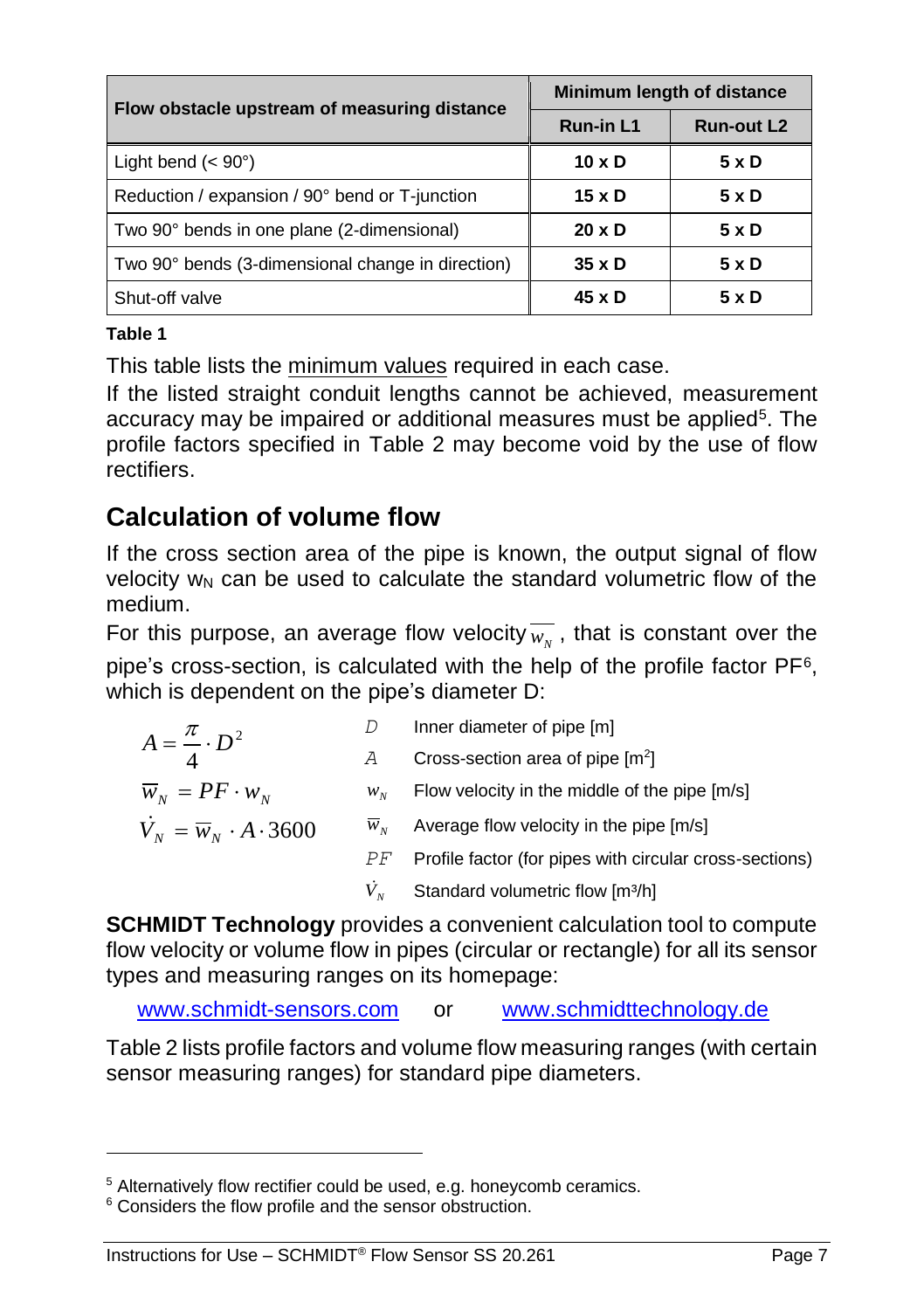| Diameter of measuring pipe |           |                |       | Profile | Volumetric flow [m <sup>3</sup> /h] |                  |                                |                  |
|----------------------------|-----------|----------------|-------|---------|-------------------------------------|------------------|--------------------------------|------------------|
| Nominal                    |           | Norm value     | Inner | faktor  | Min. @                              |                  | @ sensor measuring range [m/s] |                  |
| size                       | <b>DN</b> | [inch]         | [mm]  | PF      | $0.2$ m/s                           | $40 \text{ m/s}$ | $60 \text{ m/s}$               | $90 \text{ m/s}$ |
| 25                         | 25        | $\mathbf{1}$   | 26.0  | 0.796   | 0.30                                | 61               | 91                             | 137              |
|                            |           |                | 28.5  | 0.796   | 0.37                                | 73               | 110                            | 165              |
|                            | 32        |                | 32.8  | 0.796   | 0.48                                | 97               | 145                            | 218              |
|                            |           | 11/4           | 36.3  | 0.770   | 0.57                                | 115              | 172                            | 258              |
| 40                         | 40        | 11/2           | 39.3  | 0.748   | 0.65                                | 131              | 196                            | 294              |
|                            |           |                | 43.1  | 0.757   | 0.80                                | 159              | 239                            | 358              |
|                            |           |                | 45.8  | 0.763   | 0.91                                | 181              | 272                            | 407              |
| 50                         | 50        | $\overline{2}$ | 51.2  | 0.772   | 1.14                                | 229              | 343                            | 515              |
|                            |           |                | 54.5  | 0.775   | 1.30                                | 260              | 391                            | 586              |
|                            |           |                | 57.5  | 0.777   | 1.45                                | 291              | 436                            | 654              |
|                            |           |                | 64.2  | 0.782   | 1.82                                | 365              | 547                            | 820              |
| 65                         | 65        | 21/2           | 70.3  | 0.786   | 2.20                                | 439              | 659                            | 988              |
|                            |           |                | 76.1  | 0.792   | 2.59                                | 519              | 778                            | 1,167            |
| 80                         | 80        | 3              | 82.5  | 0.797   | 3.07                                | 614              | 920                            | 1,380            |
| 100                        | 100       | $\overline{4}$ | 100.8 | 0.804   | 4.62                                | 924              | 1,386                          | 2,079            |
| 110                        |           |                | 107.1 | 0.806   | 5.23                                | 1,046            | 1,568                          | 2,353            |
| 125                        | 125       | 5              | 125.0 | 0.812   | 7.17                                | 1,435            | 2,152                          | 3,229            |
| 130                        | 125       |                | 131.7 | 0.814   | 7.98                                | 1,597            | 2,395                          | 3,593            |
| 150                        | 150       | 6              | 150.0 | 0.817   | 10.40                               | 2,079            | 3,119                          | 4,678            |
| 160                        |           |                | 159.3 | 0.820   | 11.77                               | 2,353            | 3,53                           | 5,295            |
| 170                        |           |                | 182.5 | 0.825   | 15.54                               | 3,108            | 4,661                          | 6,992            |
| 190                        |           |                | 190.0 | 0.826   | 16.86                               | 3,372            | 5,059                          | 7,588            |
| 200                        | 200       |                | 206.5 | 0.829   | 19.99                               | 3,998            | 5,997                          | 8,996            |
|                            | 250       |                | 260.4 | 0.835   | 32.02                               | 6,404            | 9,605                          | 14,408           |
| 300                        | 300       |                | 309.7 | 0.840   | 45.56                               | 9,112            | 13,668                         | 20,502           |
|                            | 350       |                | 339.6 | 0.842   | 54.91                               | 10,982           | 16,474                         | 24,711           |
| 400                        | 400       |                | 388.8 | 0.845   | 72.23                               | 14,446           | 21,670                         | 32,505           |
| 450                        | 450       |                | 437.0 | 0.847   | 91.47                               | 18,294           | 27,440                         | 41,161           |
| 500                        | 500       |                | 486.0 | 0.850   | 113.53                              | 22,706           | 34,059                         | 51,089           |
| 550                        | 550       |                | 534.0 | 0.852   | 137.39                              | 27,477           | 41,216                         | 61,824           |
| 600                        | 600       |                | 585.0 | 0.854   | 165.27                              | 33,054           | 49,581                         | 74,371           |

#### <span id="page-7-0"></span>**Table 2**

## **Mounting**

The sensor is installed using its integrated compression fitting. Normally, a sleeve is welded as a connecting piece onto a bore in the mediumguiding pipe, in which the external thread (G½ or Rp½) of the compression fitting is screwed (see [Figure](#page-8-0) 3).

Note:



Before mounting depressurize system with overpressure media.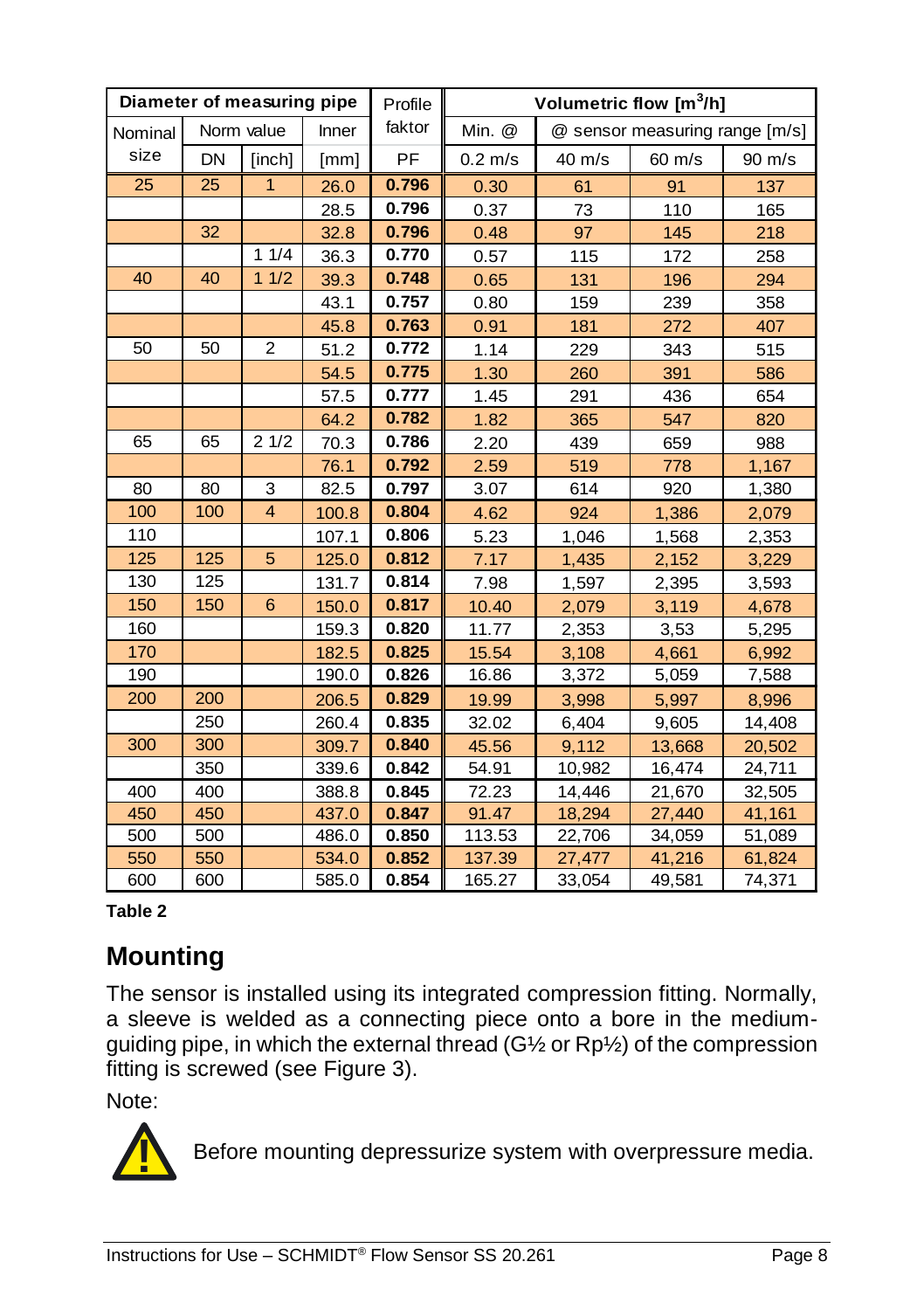

#### **Figure 3**

- <span id="page-8-0"></span>*L* Sensor length [mm] *D<sup>A</sup>* Outer diameter of pipe [mm]
- *SL* Length of the weld-in sleeve [mm] *E* Sensor tube setting length [mm]
- *AL* Projecting length [mm] *MID* Minimum immersion depth [mm]
- Bore a mounting opening in a pipe wall.
- Weld connecting piece with an internal thread G<sup>1</sup>/<sub>2</sub> resp. Rp<sup>1</sup>/<sub>2</sub> in the center above the mounting opening on the pipe. Recommended length of connecting piece: 15 ... 40 mm
- Slacken spigot nut of compression fitting (SW17) to such an extent that sensor probe can be moved without jamming and push it up carefully to the dead end of the sensor head.
- Depending on type of compression fitting:
	- G½: Check if O-ring seal is installed and fitted tightly.
	- Rp½: Wrap thread with common sealing tape, e. g. made of PTFE.
- Plug the holding bracket of the pressure protection chain into the thread of the compression fitting.
- Remove protective cap from sensor tip.
- Screw the threaded part of the compression fitting one or two turns by hand into connecting piece.
- In case of a longer sensor probe push it partly into the pipe then screw thread firmly into connecting piece (hexagon SW27).



Always avoid bending of the probe during screwing.

- Observe the correct seat and alignment of the chain bracket.
- Carefully slide probe so that the center of the chamber head is placed at the optimum measuring position in the middle of the pipe.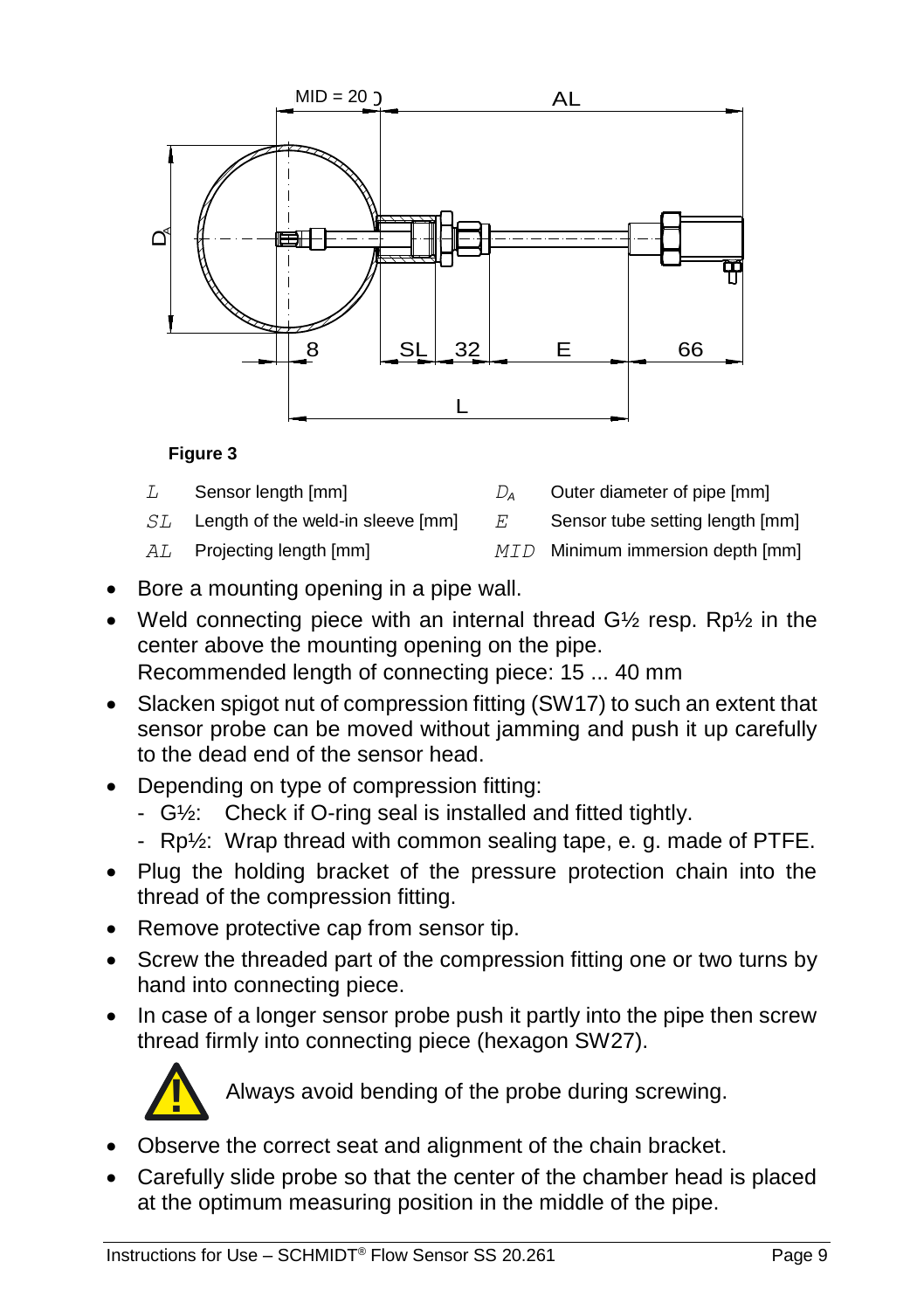- Tighten spigot nut slightly by hand so that sensor is fixed.
- Turn sensor manually at its enclosure into required direction and precise position while maintaining immersion depth.



Angular deviation should not be greater than  $\pm 3^{\circ}$  relative to ideal measuring direction.

• Hold sensor and tighten spigot nut by turning the fork wrench (SW17) a quarter of a turn.

Recommended torque: 10 … 15 Nm

- Check the set angular position carefully, for example by means of a spirit level at the octagonal part of the sensor enclosure.
- Make sure to close the safety chain before pressure is applied. The chain lock must be hung up in a way to avoid sagging of the chain (see [Figure 4\)](#page-9-0).



<span id="page-9-0"></span>**Figure 4: Safety chain installation**

#### **Mounting accessories**

| Type / article No.                               | <b>Drawing</b>                     | <b>Mounting</b>                                                                      |
|--------------------------------------------------|------------------------------------|--------------------------------------------------------------------------------------|
| Clamp <sup>7</sup><br>a.) 524 916<br>b.) 524 882 | $\sim$<br>ဖ<br>26.<br>Ø<br>34<br>œ | Internal thread Rp1/2<br>Material:<br>a.) Steel, black<br>b.) Stainless steel 1.4571 |

**Table 3**

-

<sup>7</sup> Must be welded*.*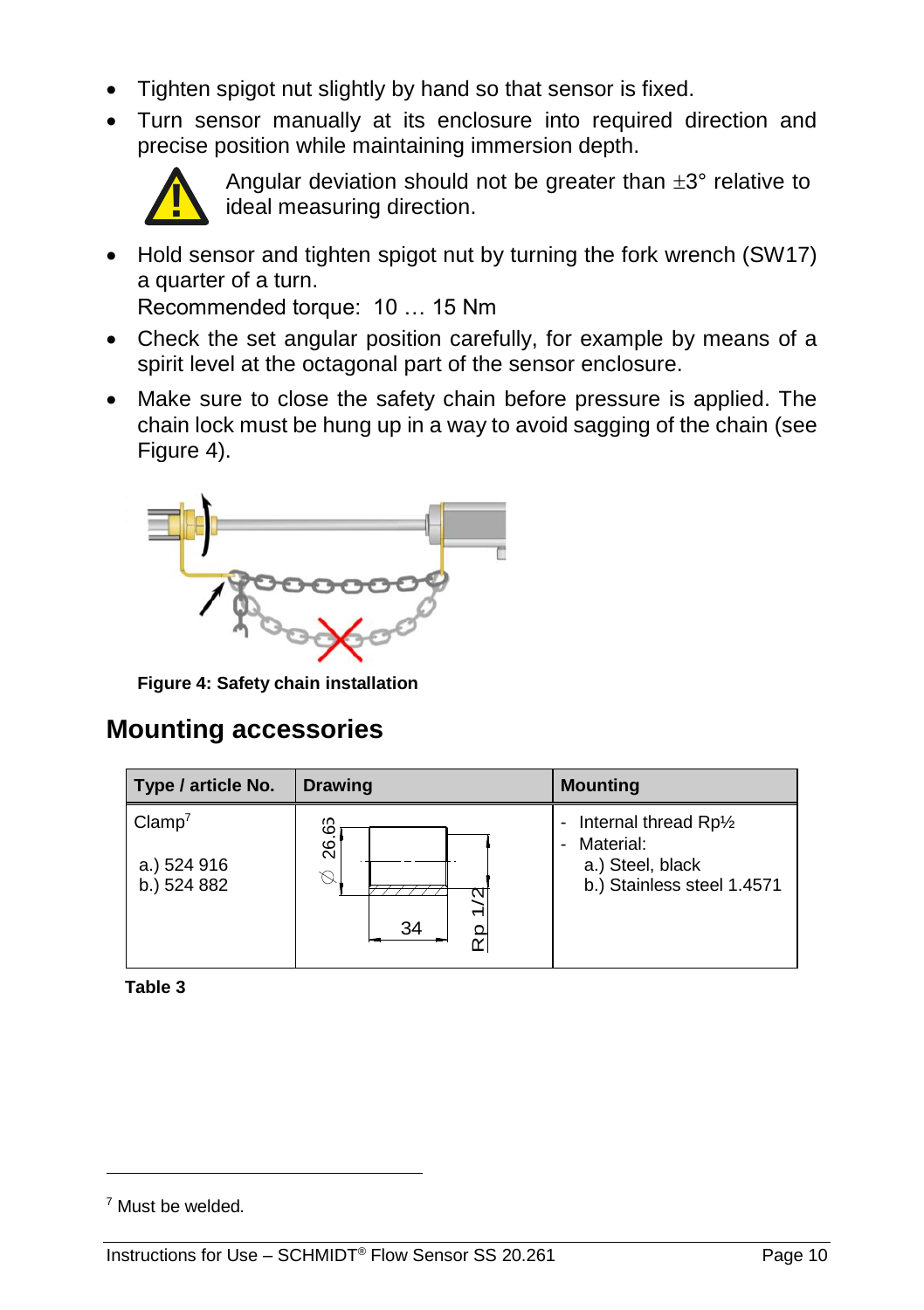## <span id="page-10-0"></span>**4 Electrical connection**

The sensor is equipped with a 4-pin cable firmly fixed to the sensor enclosure (pin assignment refer to [Table 4\)](#page-10-1).

| <b>Wire color</b> |      | <b>Designation</b>    | <b>Function</b>                      |
|-------------------|------|-----------------------|--------------------------------------|
| <b>Brown</b>      | (BR) | Power                 | Operating voltage: $+U_B$            |
| White             | (WH) | <b>GND</b>            | Operating voltage: Mass              |
| Yellow            | (YE) | Analog w <sub>N</sub> | Output signal: Flow velocity         |
| Green             | (GR) | Analog $T_M$          | Output signal: Temperature of medium |

<span id="page-10-1"></span>**Table 4**



During electrical installation ensure that no voltage is applied and inadvertent activation is not possible.

## **Operating voltage**

For proper operation the sensor requires DC voltage with a nominal value of 24 V with permitted tolerance of  $\pm$ 10 %. It is protected against a polarity reversal; typical operating current is 40 mA, at maximum 60 mA<sup>8</sup>.



-

Only operate sensor within the defined range of operating voltage  $(24 \text{ V DC} \pm 10 \%)$ .

Undervoltage may result in malfunction; overvoltage may lead to irreversible damage to the sensor.

The specifications for the operating voltage apply to the connection of the sensor. Voltage drops generated due to cable resistances must be considered by the customer.

## **Analog outputs**

Both analog outputs, signalizing flow velocity and temperature of the medium, are designed as current interface (4 … 20 mA), featuring permanent short-circuit protection with respect to the supply voltage +U<sub>B</sub>. The apparent ohmic resistance R<sub>L</sub> of max. 300  $\Omega$  must be connected between the signal output and GND (see [Figure 5\)](#page-11-1). **Example in the signal of the signal outputs deliver 22 mA at minimum supply voltage.**<br> **Derating voltage**<br>
For proper operation the sensor requires DC voltage<br>
of 24 V with permitted tolerance of ±10 %. It is prote<br>
rever

Load capacity  $C<sub>1</sub>$  is limited to a maximum of 10 nF.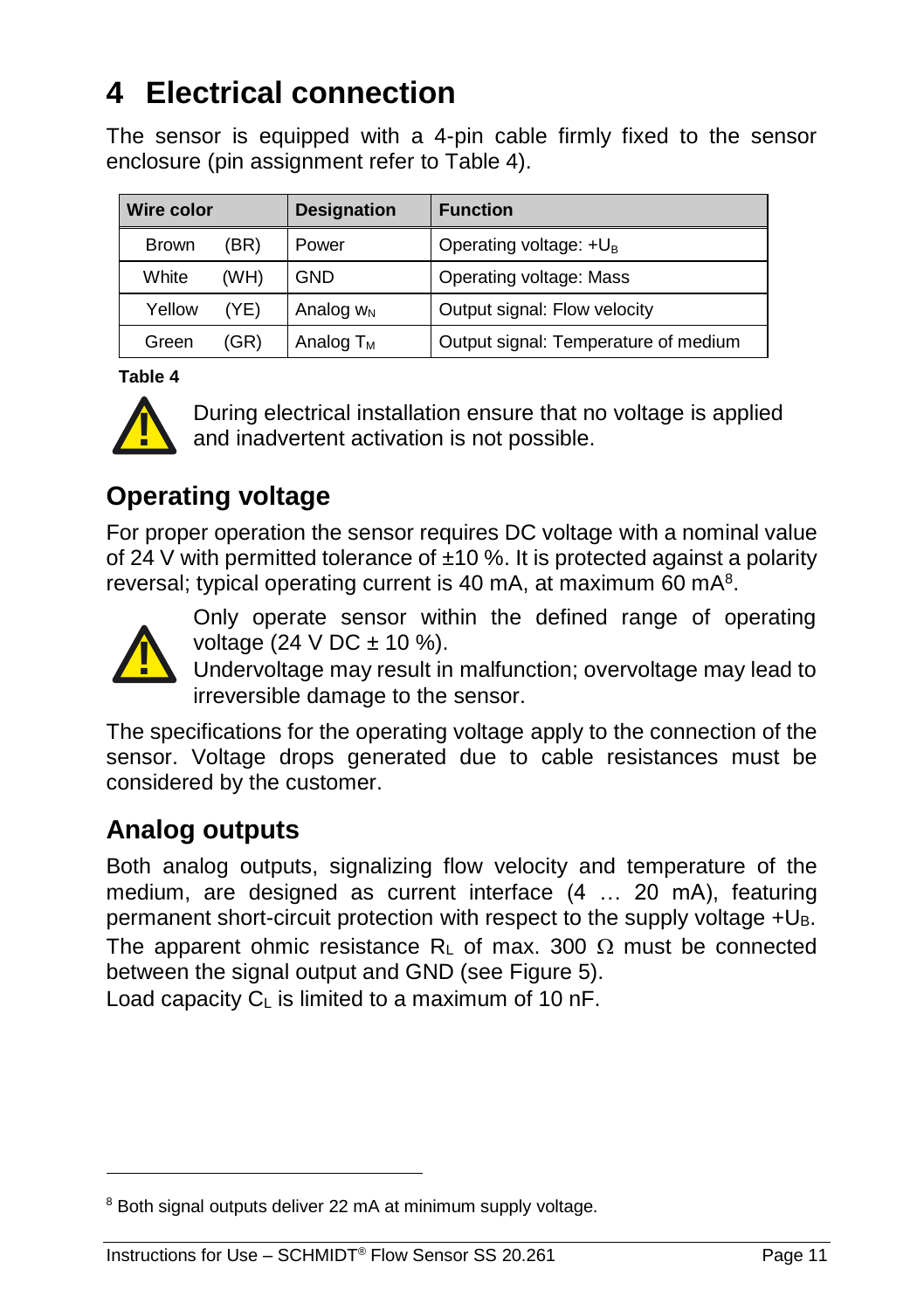

<span id="page-11-1"></span>**Figure 5**

# <span id="page-11-0"></span>**5 Signalization**

## **Light emitting diodes**

The sensor is equipped with two light emitting diodes (LED) indicating its functional state.



**Figure 6**

| <b>Operating state</b>                                                                     | LED 1 | LED 2 |
|--------------------------------------------------------------------------------------------|-------|-------|
| Supply voltage: None, wrong polarization, too low                                          |       |       |
| Ready for operation                                                                        |       |       |
| Supply voltage beyond specification range<br>Medium temperature beyond specification range |       |       |
| Sensor defective                                                                           |       |       |



LED off **CED** flashes (approx. 2 Hz): green

LED on: green **CO** LED flashes (approx. 2 Hz): red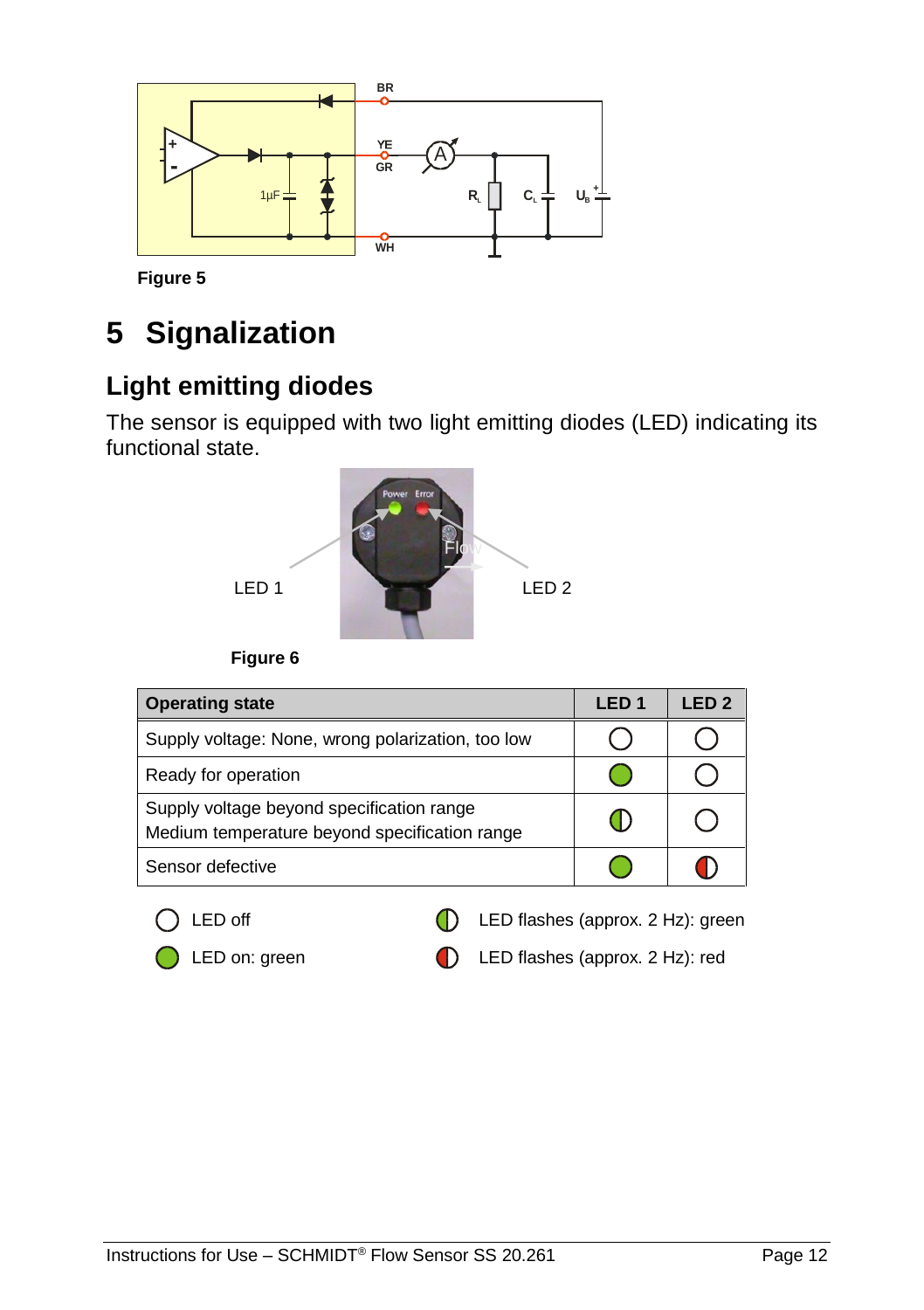## **Analog outputs**

- Error signaling The current interface delivers 2 mA<sup>9</sup>.
- Representation of flow velocity

The measuring range of the corresponding measuring value is mapped in a linear way to the signaling range of its analog output.

For measuring flow velocity the range reaches from zero to the selectable end of the measuring range w<sub>N,max</sub> (= 100 %  $\triangleq$  20 mA in [Figure 7\)](#page-12-0). A higher flow up to 110 %  $\triangleq$  21.6 mA) is still output in a linear way, moreover the signal remains constant.



<span id="page-12-0"></span>**Figure 7 Representation specification for measuring functions**

Representation of medium temperature

The measuring range of the medium temperature is -20 to +85 °C.

Falling below this temperature causes the emission of an error message of this signal output (2 mA). An exceeded temperature is output in a linear way up to 90 °C, moreover the temperature output leaps to approx. 22 mA and the flow output drops to 2 mA.



Even short-term overshooting of the operating medium temperature can cause irreversible damage of the sensor.



-

For a correct temperature measurement, flow velocity at the sensor head must be > 2 m/s. An excessive temperature value is output if flow velocity is < 2 m/s.

<sup>&</sup>lt;sup>9</sup> In accordance with NAMUR specification.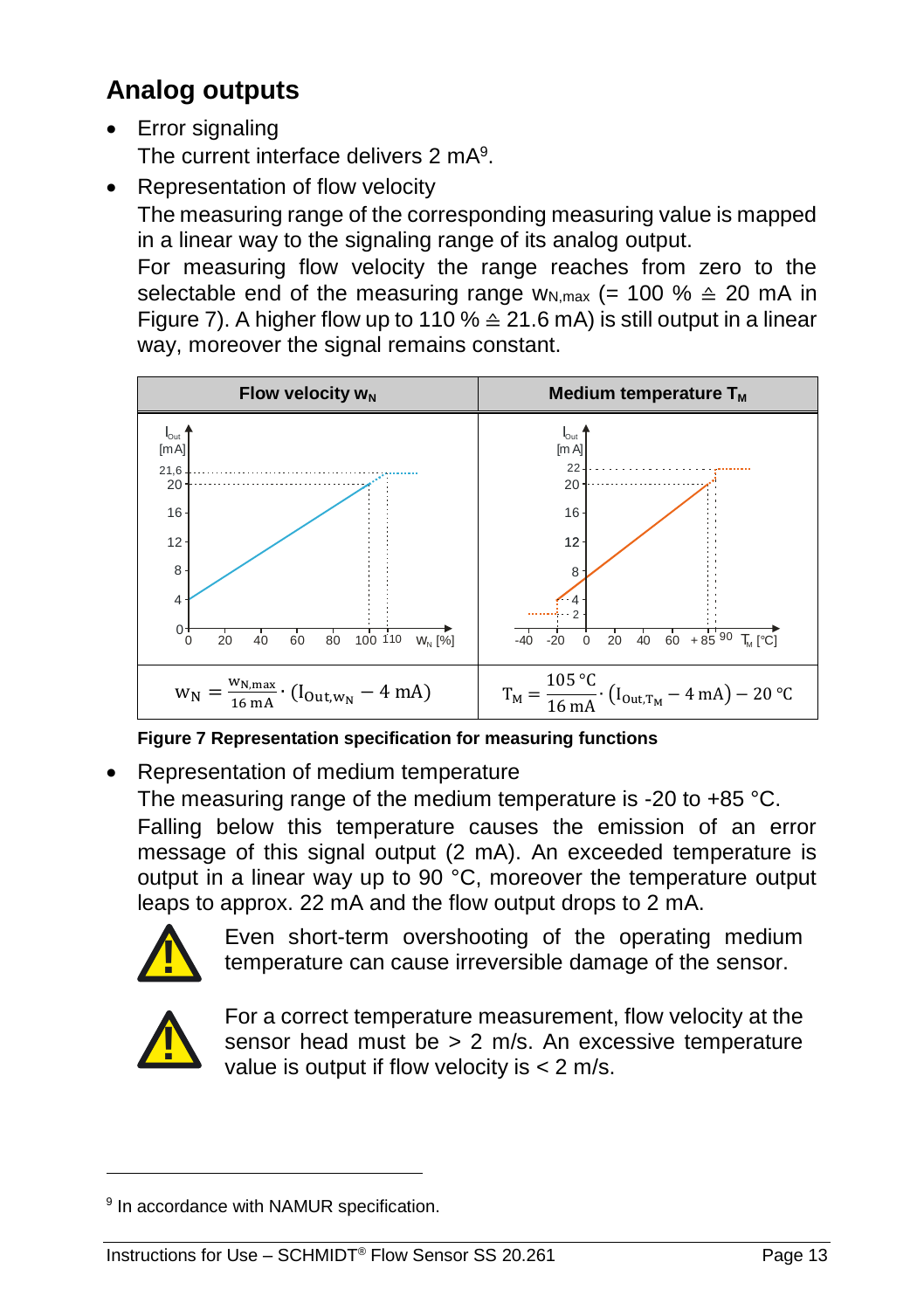# <span id="page-13-0"></span>**6 Startup**

Prior to switching on the **SCHMIDT® Flow sensor SS 20.261**, the following checks have to be carried out:

- Immersion depth of the sensor probe and alignment of the housing.
- Tightening of the fastening screw of the compression fitting, correct installation of safety chain.
- Correct electrical connection in the field (switch cabinet or similar).



For measurements in media with overpressure check if the fastening screw is tightened properly (10 … 15 Nm).

Make sure to close safety chain before pressure is applied.

5 seconds after switch-on the sensor is ready for operation. If the sensor has another temperature than the ambient, this time is prolonged until the sensor has reached its ambient temperature.

If the sensor has been stored at very cold conditions, before commissioning you have to wait until the sensor and its housing have reached ambient temperature.

## <span id="page-13-1"></span>**7 Information concerning operation**

The sensor is optimized for an operating overpressure<sup>10</sup> of 8 bar<sub>op</sub>. If it is used with lower pressures, the detection limit (DL) rises slightly. Higher pressures can cause a minimum output signal at zero flow. Make sure to c<br>
5 seconds after switch-on<br>
thas another temperature th<br>
sensor has reached its am<br>
lf the sensor has been<br>
commissioning you have t<br>
reached ambient temperature<br> **7 Information COI**<br>
The sensor is optimized

Example: DL  $(8 \text{ bar}_{op}) = 0.2 \text{ m/s}$  $DL (0 bar_{op}) = 0.8 m/s$ 



Soiling or other gratings on the sensor cause distortions of measurements.

Therefore, the sensor must be checked for soiling at regular intervals and cleaned if necessary.



-

(Condensating) liquid on the sensor causes serious measurement distortions.

After drying the correct measuring function is restored.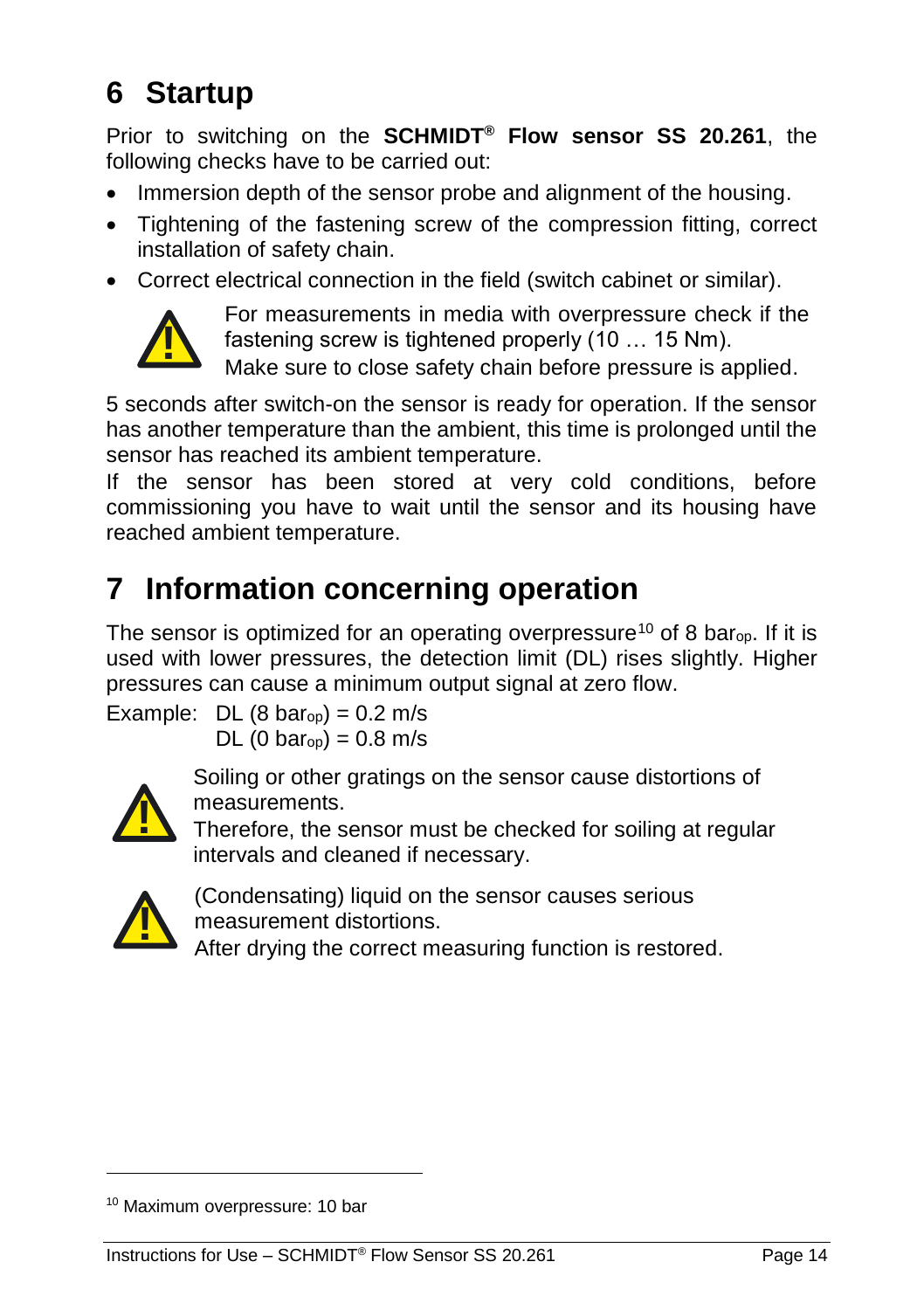## **Eliminating malfunctions**

The following [Table 5](#page-14-0) lists possible errors (error images).

A description of the way to detect errors is given. Furthermore, possible causes and measures to be taken to eliminate them are listed.

| <b>Error</b> image                        |        | <b>Possible causes</b>                                                                                                                                                                                                  | Troubleshooting                                                                                                                                                                     |  |
|-------------------------------------------|--------|-------------------------------------------------------------------------------------------------------------------------------------------------------------------------------------------------------------------------|-------------------------------------------------------------------------------------------------------------------------------------------------------------------------------------|--|
| $I_{WN}$ & $I_{TM} = 0$ mA                |        | Problems with supply voltage $U_B$ :<br>$\triangleright$ No U <sub>B</sub> available<br>$\triangleright$ U <sub>B</sub> has wrong polarity<br>$\triangleright$ U <sub>B</sub> < approx. 6.5 V<br>Sensor defective       | $\triangleright$ Sensor cable connected<br>correctly?<br>> Supply voltage connected to<br>control?<br>$\triangleright$ Supply cable broken?<br>> Power supply unit large<br>enough? |  |
| $\bigcirc$                                | $\Box$ | Sensor element defective                                                                                                                                                                                                | Send in sensor for repair                                                                                                                                                           |  |
| $I_{wN}$ & $I_{TM} = 2$ mA                |        |                                                                                                                                                                                                                         |                                                                                                                                                                                     |  |
|                                           |        | Supply voltage beyond<br>specification range (too low / high)                                                                                                                                                           | Check operating voltage and<br>reduce it                                                                                                                                            |  |
| $I_{wN} = 2 mA$<br>$I_{TM}$ = 2 / 22 mA   |        | Medium temperature beyond<br>specification range (too low / high)                                                                                                                                                       | Check medium temperature and<br>set it correctly                                                                                                                                    |  |
| Flow signal $w_N$ is<br>too large / small |        | Measuring range too small /large<br>Medium to be measured does not<br>correspond to air<br>Sensor element soiled<br>Sensor installed in opposite<br>direction to flow direction                                         | Check sensor configuration<br>Check measuring resistance<br>Is foreign gas factor correct?<br>Clean sensor tip<br>Check installation direction                                      |  |
| Flow signal $w_N$ is<br>fluctuating       |        | $U_{B}$ unstable<br>Mounting conditions:<br>$\triangleright$ Sensor head is not in optimal<br>position<br>$\triangleright$ Run-in/run-out distance is too<br>short<br>Strong fluctuations of pressure or<br>temperature | Check voltage supply<br>Check mounting conditions<br>Check operating parameters                                                                                                     |  |

#### <span id="page-14-0"></span>**Table 5**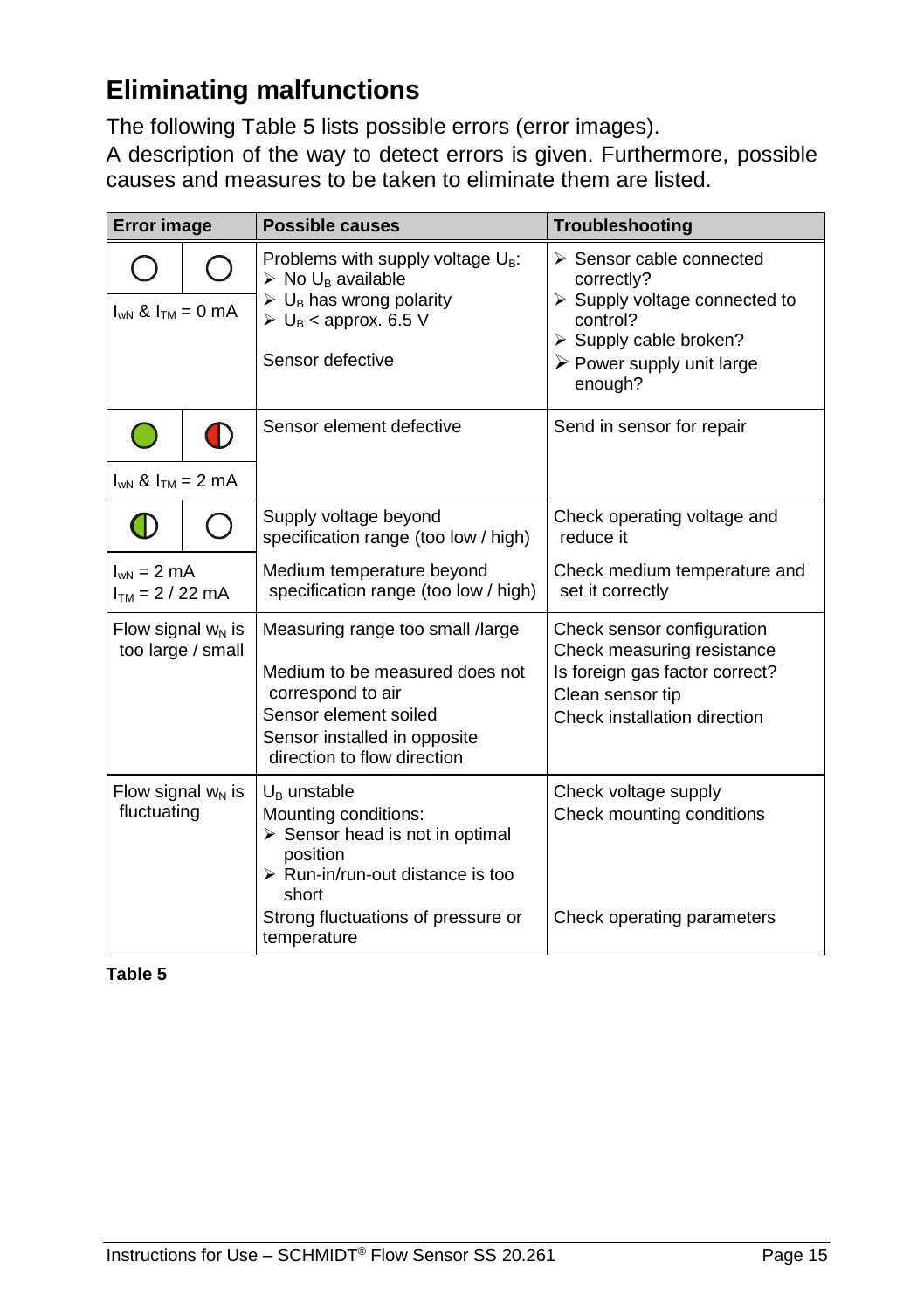## <span id="page-15-0"></span>**8 Service information**

#### **Maintenance**

Soiling of the sensor head may lead to distortion of the measured value. Therefore, the sensor head must be checked for contamination at regular intervals. If contaminations are visible, the sensor can be cleaned as described below.

## **Cleaning of sensor head**

If the sensor head is soiled or dusty, it could be cleaned carefully by means of compressed air.



The sensor head is a sensitive measuring system. During manual cleaning proceed with great care.

In case of persistent deposits, the sensor chip as well as the interior of the chamber head can be cleaned carefully by using residue-free drying alcohol (e.g. isopropyl alcohol) or soapy water with special cotton swabs.



**Figure 8 Suitable cotton swabs with small cleaning pads**

<span id="page-15-1"></span>For this purpose cotton swabs that have small, soft cotton pads are suitable, e.g. type "SP4" of the brand "CONSTIX Swabs" of the manufacturer "CONTEC" (see [Figure 8\)](#page-15-1). The flat, narrow side of the pads fit just between chamber head wall and sensor chip and therefore exerts a controlled, minimal pressure on the chip. Conventional cotton swabs are too big and therefore can break the chip.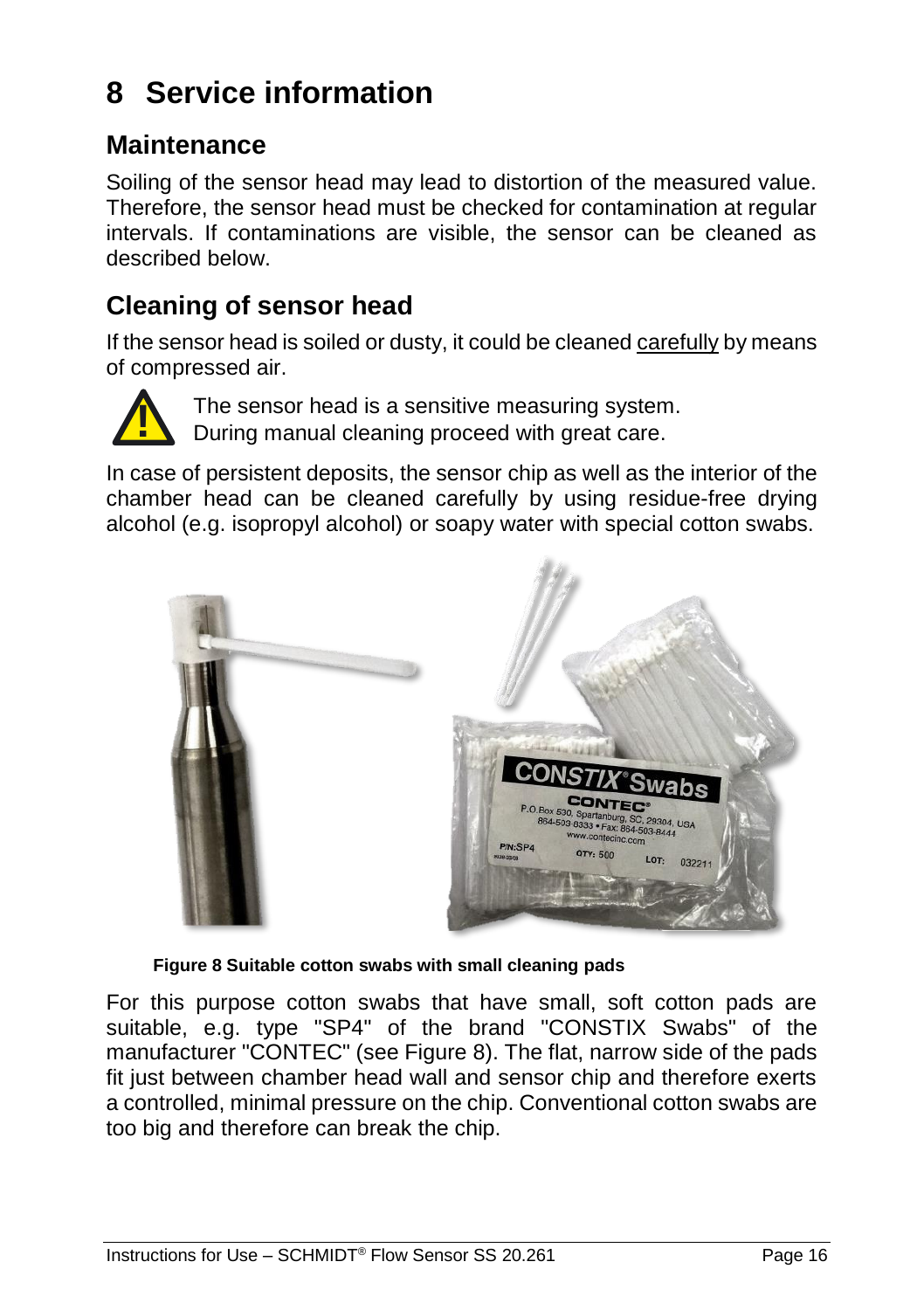

Under no circumstances do attempt to pressurize the chip with greater force (e.g. by swabs with thick head or lever movements with its stick).

Mechanical overloading of the sensor element can lead to irreversible damage.

The stick may only be moved back and forth in parallel to the chip surface with great care to rub off the dirt. If necessary, several cotton swabs have to be used.

Before restarting the sensor its head must be completely dried. The drying process can be accelerated by gently blowing.

If this procedure does not help, the sensor must be sent to **SCHMIDT Technology** for cleaning or repair.

## **Transport / Shipment of the sensor**

Before transport or shipment of the sensor, the delivered protective cap must be placed onto the sensor tip. Avoid soiling or mechanical stress.

## **Calibration**

If the customer has made no other provisions, we recommend repeating the calibration at a 12-month interval. To do so, the sensor must be sent in to the manufacturer.

## **Spare parts or repair**

No spare parts are available, since a repair is only possible at the manufacturer's facilities. In case of defects the sensors must be sent in to the producer for repair.

If the sensor is used in systems important for operation, we recommend you to keep a replacement sensor in stock.

#### **Test certificates and material certificates**

Every new sensor is accompanied by a certificate of compliance according to EN10204-2.1. Material certificates are not available.

Upon request, we shall prepare, at a charge, a factory calibration certificate, traceable to national standards.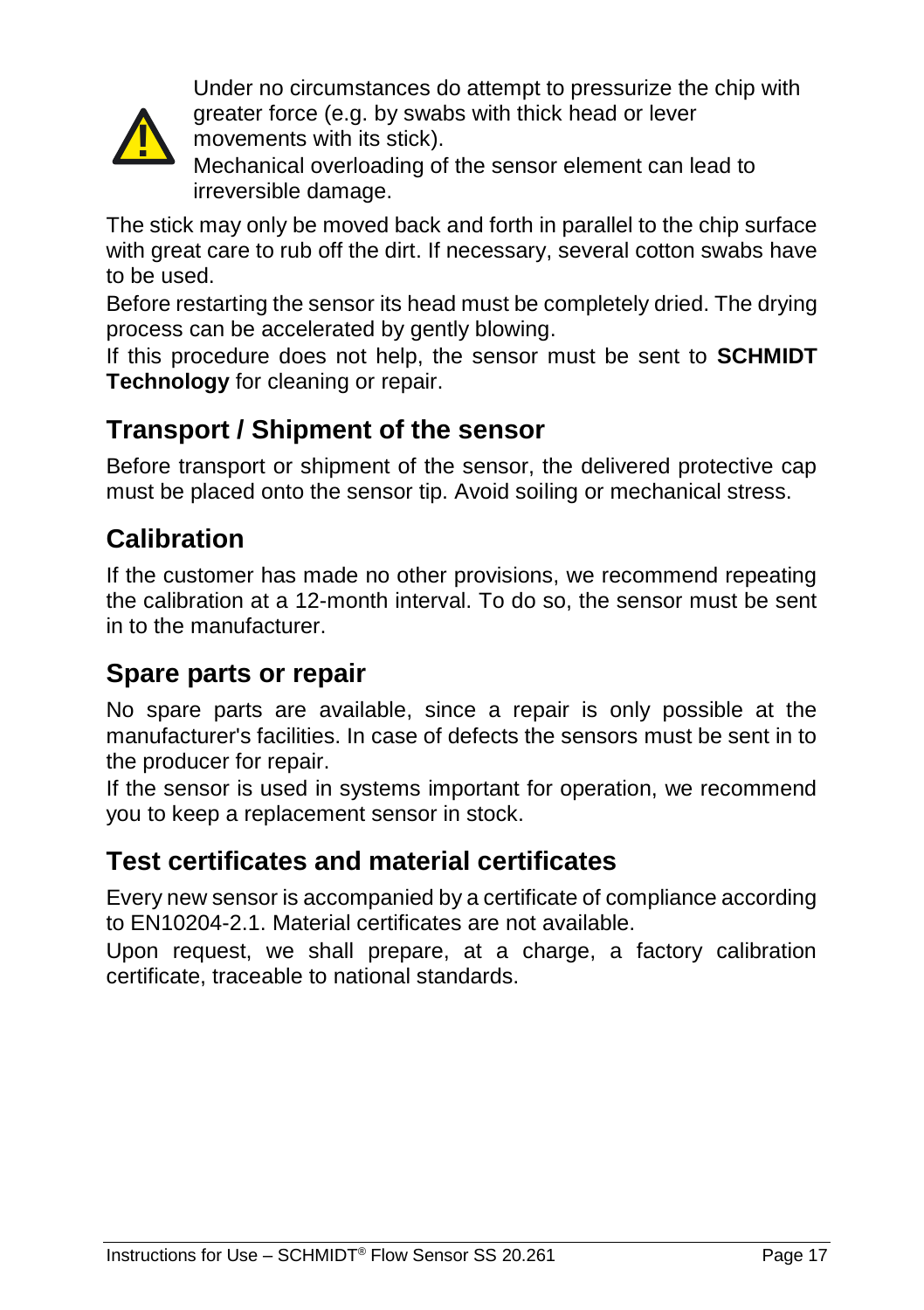## <span id="page-17-0"></span>**9 Technical data**

 $\blacksquare$ 

| Measuring parameters                                                | Standard velocity $w_N$ of air, based on standard conditions 20 $°C$<br>and 1013.25 hPa                                                        |  |  |
|---------------------------------------------------------------------|------------------------------------------------------------------------------------------------------------------------------------------------|--|--|
|                                                                     | Medium temperature $T_M$                                                                                                                       |  |  |
| Medium to be measured                                               | Air or nitrogen, other gases on request                                                                                                        |  |  |
| Measuring range $w_N$                                               | $040/60/90$ m/s                                                                                                                                |  |  |
| Lower detection limit w <sub>N</sub>                                | $0.2$ m/s                                                                                                                                      |  |  |
| Measuring accuracy <sup>11</sup> $w_N$<br>- Standard<br>- Precision | $\pm$ (5 % of measured value + [0.4 % of final value; min. 0.02 m/s])<br>$\pm$ (3 % of measured value + [0.4 % of final value; min. 0.02 m/s]) |  |  |
| Reproducibility w <sub>N</sub>                                      | $±1.5$ % of measured value                                                                                                                     |  |  |
| Response time $(t_{90})$ W <sub>N</sub>                             | $3 s$ (jump from $5 to 0 m/s$ )                                                                                                                |  |  |
| Temperature gradient w <sub>N</sub>                                 | $< 8$ K/min (at $w_N = 5$ m/s)                                                                                                                 |  |  |
| Measuring range $T_M$                                               | $-20$ $+85$ °C                                                                                                                                 |  |  |
| Measuring accuracy $T_M$<br>$(wN \ge 2 m/s)$                        | ±1 K (0  40 °C)<br>±2 K (remaining measuring range)                                                                                            |  |  |
| Operating temperature<br>- Medium<br>- Electronics                  | $-20$ +85 °C<br>$0.1 + 70$ °C                                                                                                                  |  |  |
| Humidity range                                                      | 0  95 % rel. humidity (RH), non-condensing                                                                                                     |  |  |
| Operating overpressure                                              | ≤ 10 bar                                                                                                                                       |  |  |
| Operating voltage U <sub>B</sub>                                    | 24 $V_{DC}$ ± 10 % (reverse voltage protected)                                                                                                 |  |  |
| Current consumption                                                 | Typ. $<$ 40 mA, max. 60 mA                                                                                                                     |  |  |
| Analog outputs<br>- Type current output<br>- Maximum load           | 2 pcs. (short-circuit protected)<br>4  20 mA (2 mA error signalization)<br>$R_L \leq 300 \Omega / C_L \leq 10 nF$                              |  |  |
| Electrical connection                                               | Non-detachable connecting cable, pigtail <sup>12</sup> , 4-pin, length 2 m                                                                     |  |  |
| Maximum cable length                                                | 100 m                                                                                                                                          |  |  |
| Type of protection                                                  | IP54 (enclosure), IP66 (sensor)                                                                                                                |  |  |
| <b>Protection class</b>                                             | III (SELV) or PELV (according EN 50178)                                                                                                        |  |  |
| Mounting tolerance                                                  | ±3° (relative to flow direction)                                                                                                               |  |  |
| Min. tube diameter                                                  | <b>DN 25</b>                                                                                                                                   |  |  |
| Mounting                                                            | Integrated compression fitting G1/2 or R1/2                                                                                                    |  |  |
| Probe length L                                                      | 200 / 350 mm                                                                                                                                   |  |  |
| Weight                                                              | 250 g max.                                                                                                                                     |  |  |

#### **Table 6**

1

<sup>&</sup>lt;sup>11</sup> Under conditions of the reference

<sup>&</sup>lt;sup>12</sup> With cable end sleeves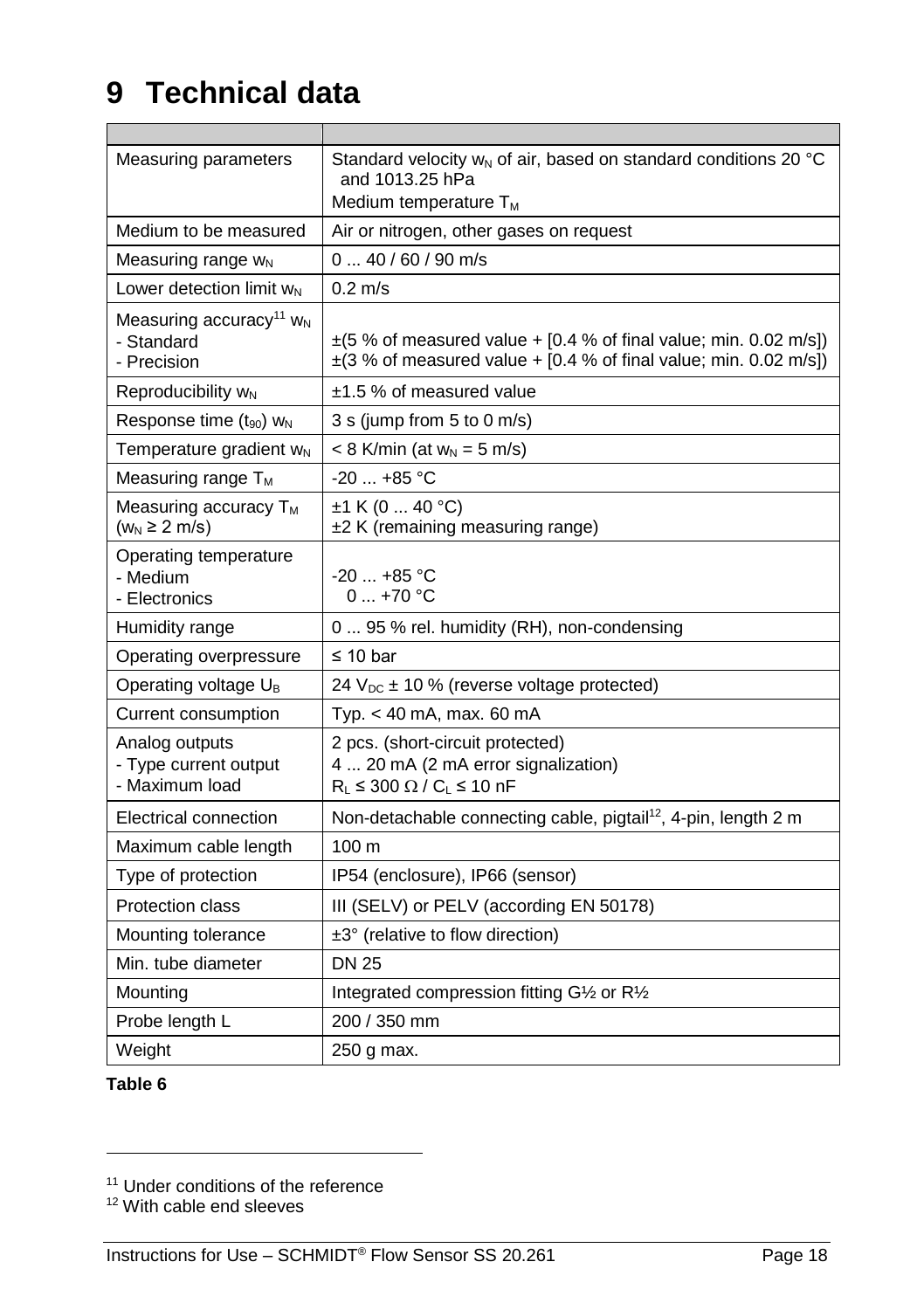## <span id="page-18-0"></span>**10 Declarations of conformity**

**SCHMIDT Technology GmbH** herewith declares in its sole responsibility, that the product

# **SCHMIDT<sup>®</sup> Flow Sensor SS 20.261**

Part-No. **526 335**

is in compliance with the appropriate



and



UK statutory requirements and designated standards.

The corresponding declarations of conformity can be download from **SCHMIDT®** homepage:

[www.schmidt-sensors.com](http://www.schmidt-sensors.com/) www.schmidttechnology.de